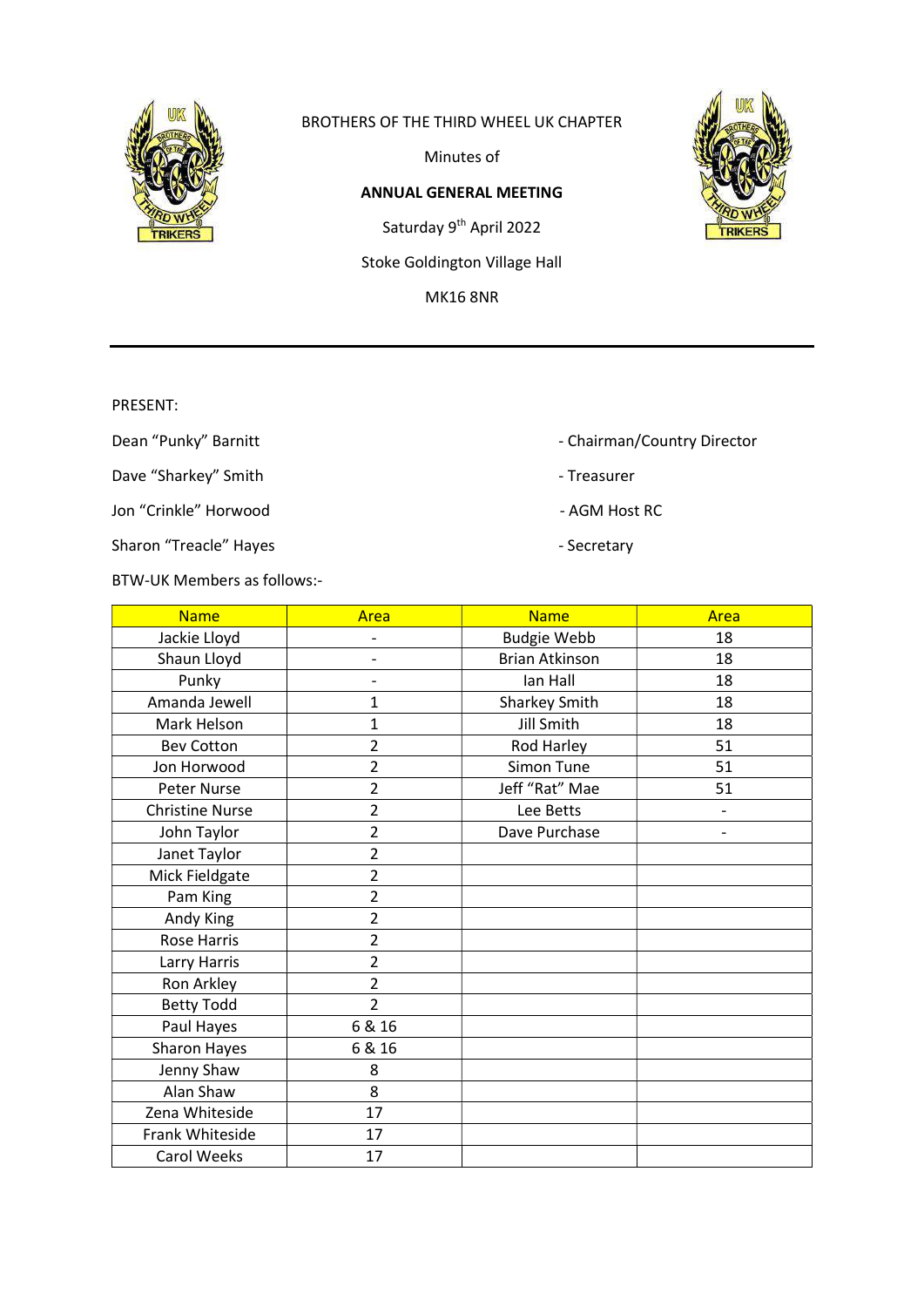### 1. APOLOGIES FOR ABSENCE

| Dave Longstaff | <b>Regional Director</b>  |
|----------------|---------------------------|
| Beano          | <b>Assistant Director</b> |
| Andy & Andrea  | RC's Area 16              |
| Nigel          | RC Area 12                |
| Mike           | RC Area 14                |
| John           | RC Area 23                |

### 2. WELCOME

Punky opened the meeting and welcomed all to 2022 with a special thank you to Area 2 for hosting the meeting, great venue, and brilliant food, great to be able to hold the meeting in the normal way after 2-year absence due to Covid and having to combine AGM with the Summer Rally last year.

#### 3. ACTIONS FROM AGM 2021

Copdock Show organised by Area 18 was a success and all BTW borrowed was returned to Rally Store.

Sue, Gary and Luke's membership sorted and cut, and patches presented to Sue, which she was delighted with, photos of the occasion can be seen on the website for members to see.

### 4. COUNTRY DIRECTORS REPORT

It was with great sadness that Punky started his report with the devastating news of the passing of 2 members, Bob Hobbit Thomas and Nick Woodley, both leaving a huge hole in the Association, the Rally at the Tiddly will different without Bob who was always an intrinsic part of the setting up of the rally each year along with Area 12. All members stood, made toast, and paid respectful tribute to our lost Brothers who will never be forgotten.

Punky delighted to announce that our UK Chapter is now no 1 outside of America, great news this year, historically it's always been close every year tit for tat with the results, but we pipped it this year thanks to the efforts of our members, long may it continue. Membership is slowly increasing again, will always have leavers each year but then have new members join as well currently circa 200+ members.

There has been an increase in internet enquiries and the site is getting more hits. 360 last month. Members can help to promote the site as part of their daily activities and events etc and would also encourage members to add a review on Google. Punky will add some instruction on how to do that on the member's page.

Starting a long awaited and new chapter this year with Ireland restarting so they have had a formal invite to the Rally at the Tiddly in July.

At the moment it appears to be just Northern Ireland however the intention was to include all of Ireland including Southern Ireland. Directors will be following that up to see if we can resolve that. So, looking forward to another year and hoping that we can all enjoy the freedom from restrictions we have had to endure and continue to enjoy our activities and promote our membership.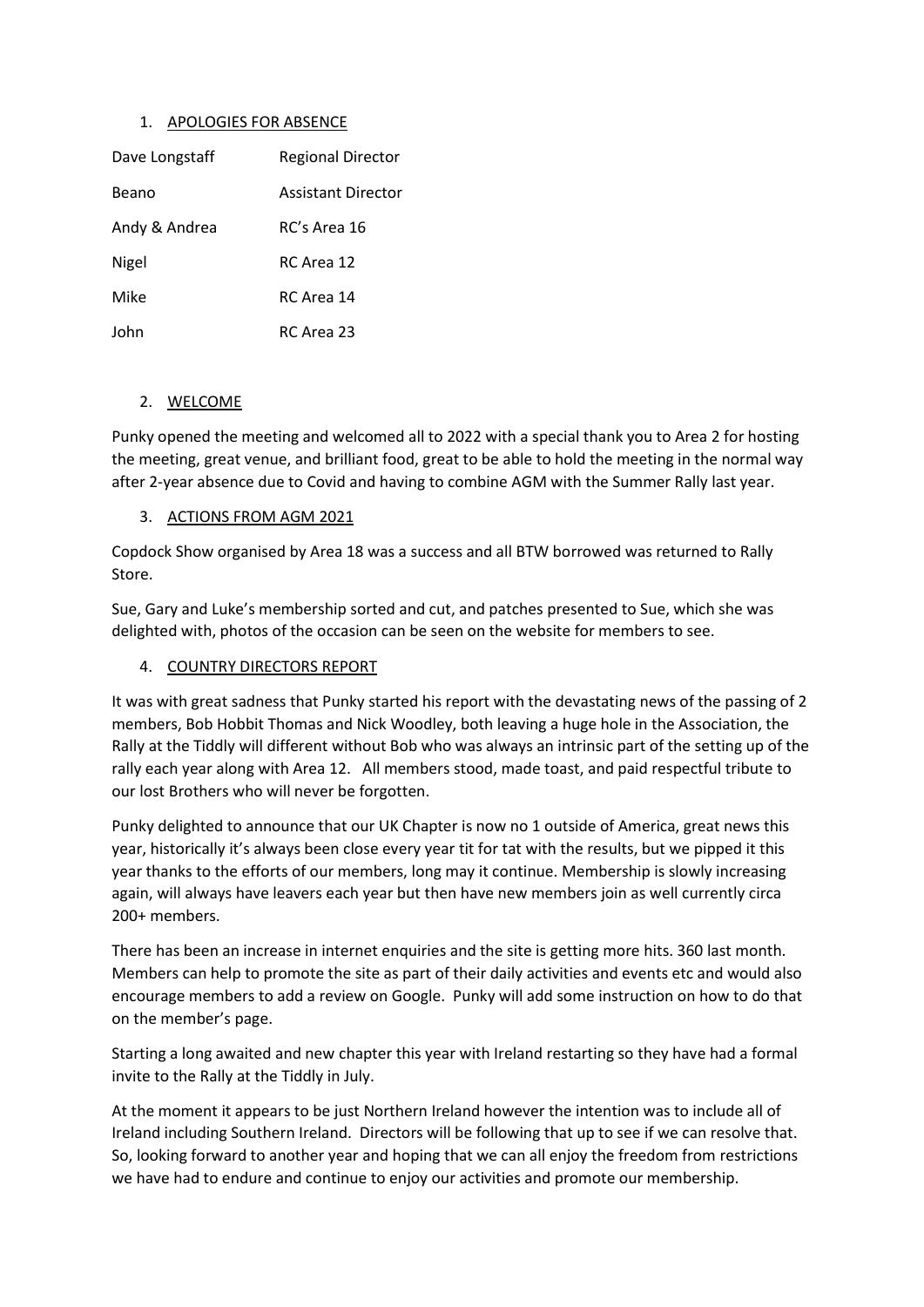## 5. ELECTION OF OFFICERS

Post of Assistant Director currently held by Beano.

Punky proposed motion for Beano to continue in the post, no objections, Bev "Stars" Cotton seconded. Beano voted in and will stay as is.

Vacancies in the areas still remain however Punky announced hot of the press it seems we may have a Road Captain for Kent. Once again it was reiterated that if anyone wishes to stand for Road Captain for any area showing a vacancy please let us know as soon as possible.

## 6. FINANCIAL REPORT

Sharkey handed out accounts breakdown to members for reference (copy attached to the minutes) and provided commercial commentary, summary below:-

The Rally tickets made £667.57. Rally is not subsidised by the members it is self-funding.

Thumper was able to negotiate a little less going to USA and for UK to keep a little more in the pot.

BTW clothing sales - £800 - £321 cash sales.

Badges are now fully embroidered so better quality.

Adverts have now been stopped including BSH adverts.

AGM deposit for this year already paid last year.

There were no questions or concerns raised by members.

### 7. ROAD CAPTAIN REPORTS

### Area 1

Slowly getting back up to speed after the restrictions now got Amanda in the area helping out, have 10 members in total and hope to continue a lot more activity as the year moves on.

### Area 2

Great relationship with local MCCs always have had, done some charity work, hoping to get out on the road more this Summer, have some activities planned in the near future, holding meetings on a regular basis so ticking along nicely.

### Area 3

No update

### Area 4

No update however Beans has decided not to continue as RC, so vacancy for that, however there are 2 new members so hope to see some activity soon.

### Area 5

No update.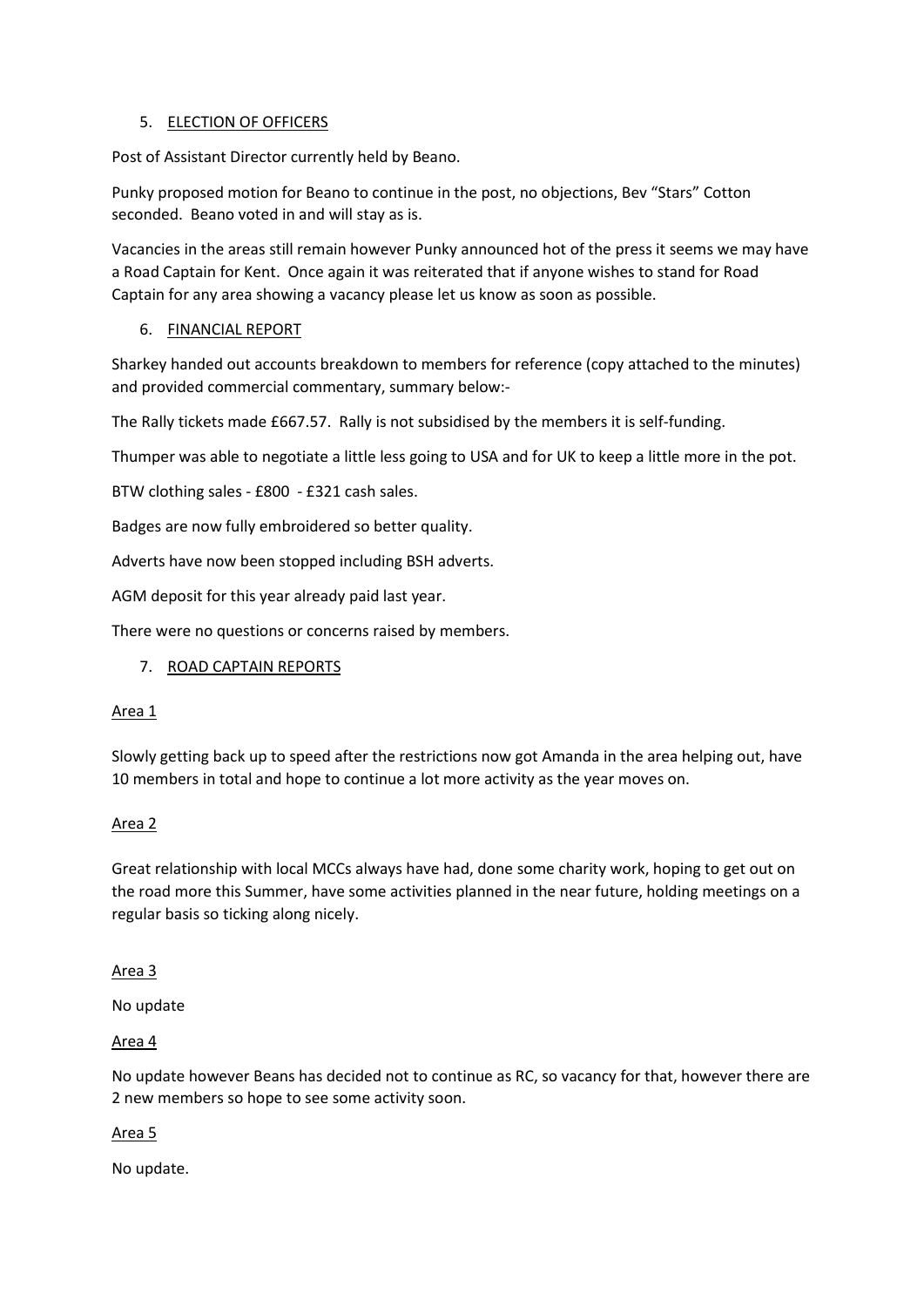# Area 6

P & S continue as temp RCs – 2 members have not renewed membership – tried to make contact but got no response. Hoping to get back to normal this year tie up with Area 18 at the Silverball café as last year, and have some planned trips organised.

Area 7

Vacancy for R/C – no updates

# Area 8

Reported the area is going well with 8 members, have regular meetings, activities include the Ring of Red, also Ukraine, Blue & Yellow, the event raised £5k. Still meet up at Darley Dale with ex BTW members and recently did the Egg run to raise funds for disabled children. Working on better ways to introduce the area perhaps with more cards and flyers?

## Area 9

No update provided however David Dower – Kent, confirmed meetings 3<sup>rd</sup> Weds of every month in a local café so hopefully that will go from strength to strength.

## Area 10

No update.

## Area 11

Vacancy.

# Area 12

Update provided from Nigel, obviously area took a huge blow when we lost a dear member a great man in Bob, however he would want the group to carry on and get back to what they do best. Ali Bon-Davidson had re-joined which is brilliant news so 3 new members in total. Hoping to arrange the usual Tiddly camping weekends and all is in hand with preps for the Rally, so business as usual in that respect.

### Area 14

MR reports that with the good weather coming hoping to get some ride outs organised, there a couple of Spider riders in the area which he is hoping to get on board. Currently looking for a local pub or venue to host which has been difficult, however there is a local Rugby Club that has hosted biker rallies in the past that is looking more promising, hoping to have trike back on the road by late May.

### Area 15

No updates.

# Area 16

No updates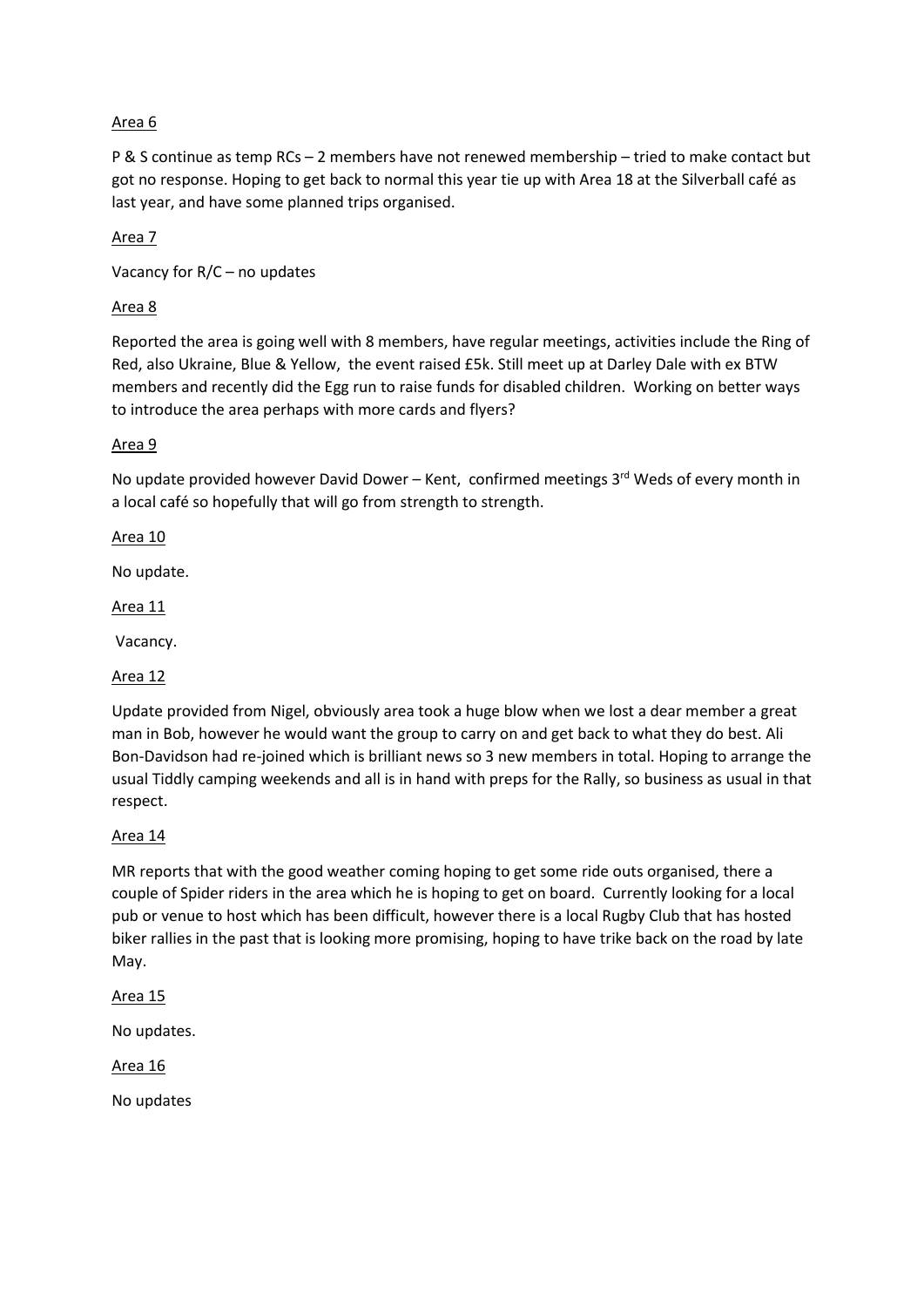## Area 17

Pandemic has took its toll on activities in the group with medical issues, however still going strong and have 19 individual members now. All helped each other with shopping etc due to Covid restrictions. Celebrated a birthday ride for a lady on the island at very short notice which included a refreshment halt. birthdays, around the island, all having a good time. Recently took a young man and his carer for a ride, he absolutely loved it, finished off with a BBQ buffet back at the Care Home when other residents enjoyed looking at and sitting on the trikes. 2 nomad members moving to the island soon so welcome them and looking forward to them to join in with the many activities planned, will continue to do Funeral escorts as requested, Air Ambulance events which is the charity adopted for the group for 2022, new member Carol has volunteered to be publicity operative so hoping to get more items into the Newsletter, also hoping attend Threedom Rally this year too.

## Area 18

Now have 25 members, lost a few and gained a few and have 12 active trikes and some that are still work in progress. This year will be the 4<sup>th</sup> Get the Ball Rolling Show at the Silver Ball Café on the A10 near Royston Saturday 3rd September – all members welcome to come along. £5.00 entrance fee. Last year's show raised £1000.00 for BACA. Show starts at 11 am until 5 pm with live music, bouncy castles, trophies and of course trikes.

### Area 21

Vacancy.

Area 22

No update.

### Area 23

First meeting took place on the  $20<sup>th</sup>$  March, went well, 2 trikes in the group at the moment, arranging a ride out at the end of April.

Area 24

Vacancy.

Area 25

Vacancy

Area 26

Vacancy

Area 27

No updates yet from Henry in Northern Ireland, but hoping that this will build and pleased to have Ireland on board.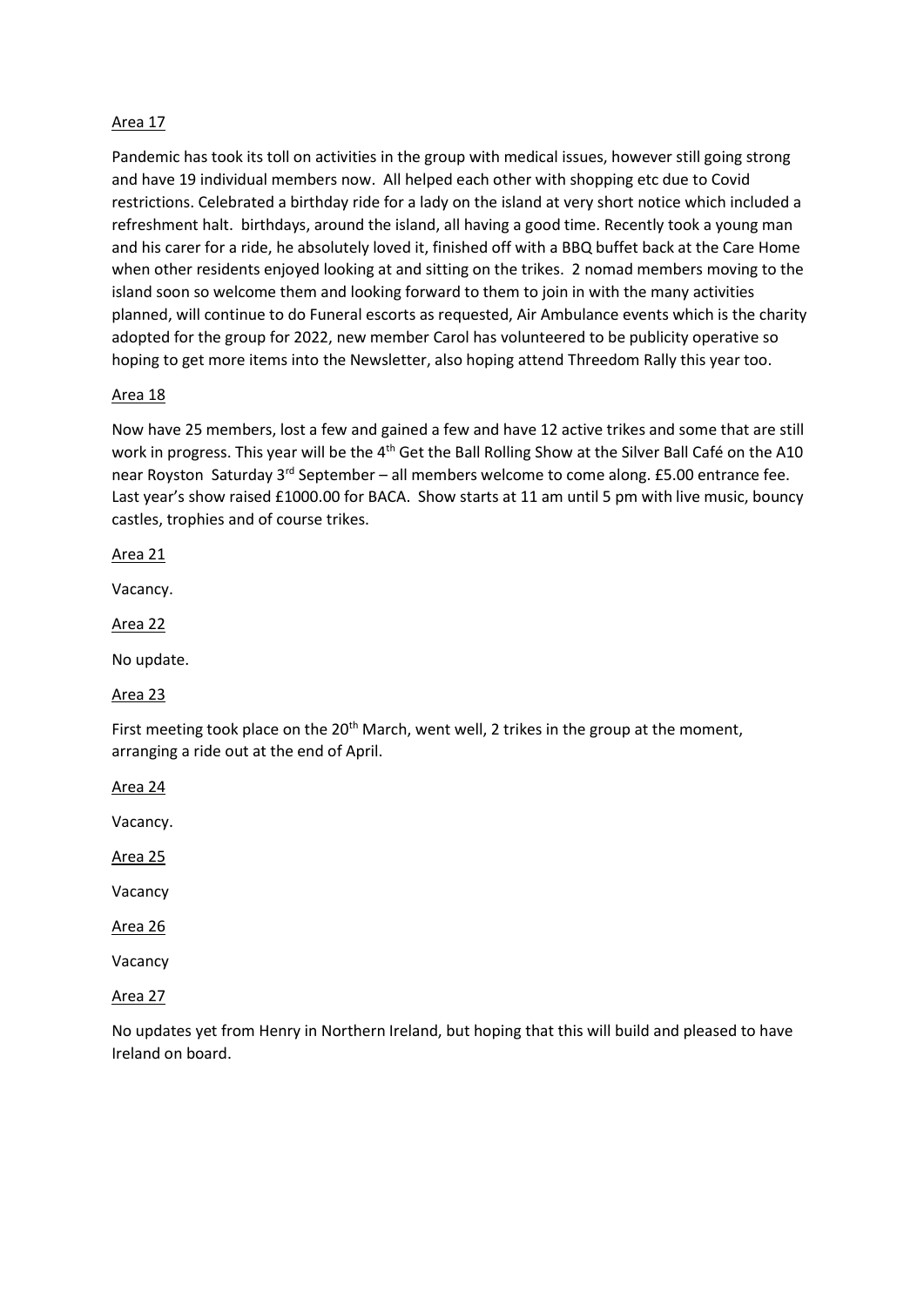## Area 51

Building up new members nicely, 7 trikes on the road. Hoping to do the Rugby Bike Show this year. Recently met up at Rodders House for trike related discussion and Lemon Drizzle cake ! with newly joined member Rat from Nottinghamshire. Hoping to get more activities now that restrictions are lifted and more opportunities present.

## 8. AGM 2023

Each area takes in turn chronologically, due to Areas 3, 4, & 5 with either vacancies or sole members, Area 6 is proposed to host for 2023 and confirmed. Confirmation of dates & venue will follow later in the year including information regarding the wearing of back patches whilst travelling through and to the host area.

## 9. PROPOSALS

- 1. As detailed in the pre-sent agenda, suggestion put forward from Area 17 :-
- a) The system of membership renewal advice to RC's from the Membership Secretary is by biannual PMs.
- b) Members must inform their respective RC's of the date of when their current membership is due to expire.
- c) RC's should keep a record of these dates and remind members nearer the expiry date to renew or otherwise.
- d) Upon renewal or otherwise members must inform their respective RC's of their actions who will update their own records and inform the Membership Secretary as soon as possible of any changes. No longer posted on membership page.

Proposed by Dean Punky Barnitt : Seconded by Jillian Smith: Motion Carried.

### PROPOSALS Contd.

- 2. As detailed in the pre-sent agenda, suggestion put forward from Area 51 :-
- a) The possibility fo BTW-UK having a 90 Day Free Trial Membership scheme the same as USA do to give potential new members the opportunity of a meet and greet before committing to full membership.

Proposed by Dean Punky Barnitt: Seconded by Jenny Shaw: Motion Carried:

# 10. AOB

Bev Cotton asked if BTW PL insurance covered Areas with organised events and charity runs etc,

Punky confirmed that it did.

Bev Cotton also stated that as the Auto Jumble had done well at this year's AGM, we should include it at the Threedom Rally in July this year.

Action: Punky to include in events listing for the Rally.